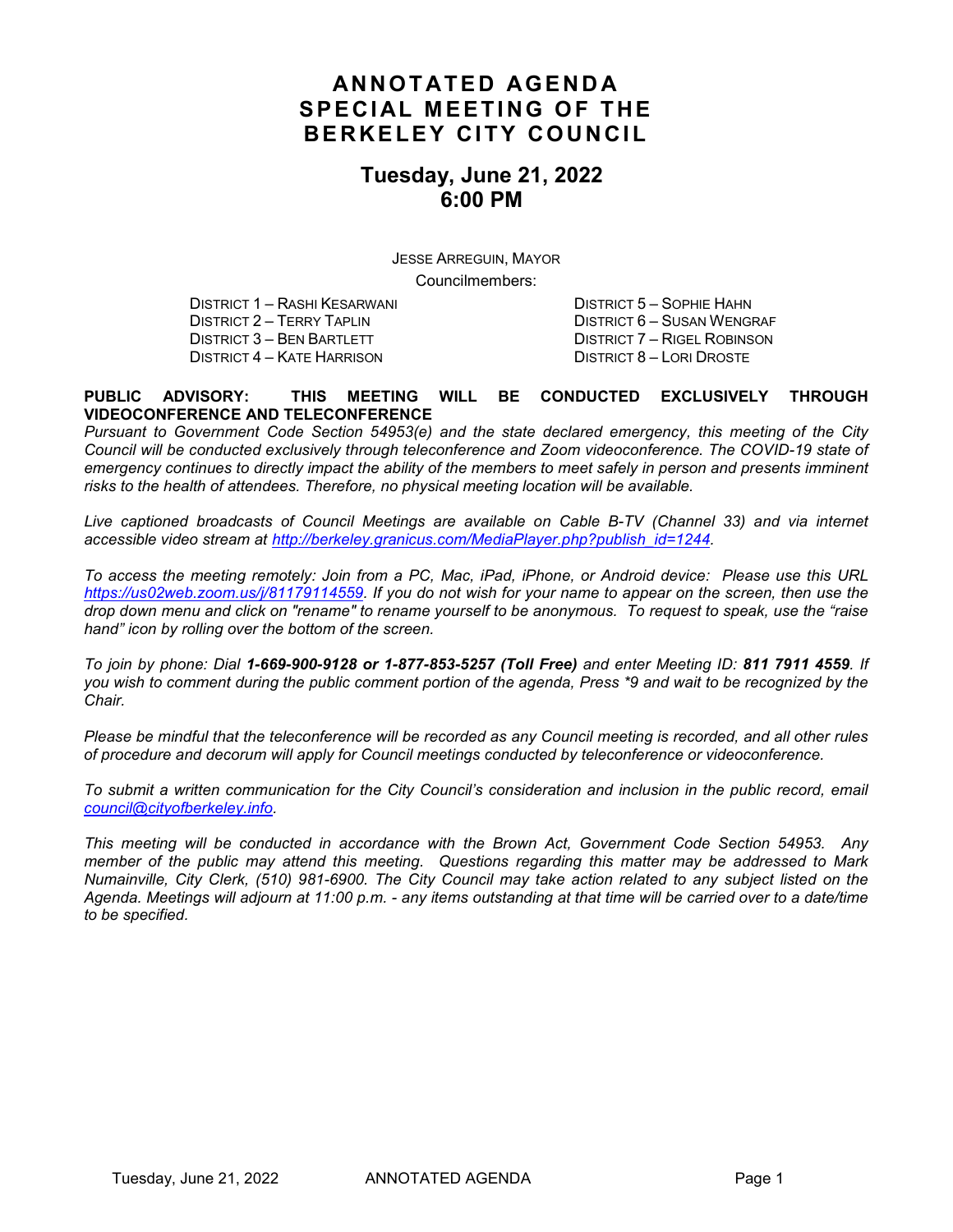## **Preliminary Matters**

**Roll Call:** 6:15 p.m.

**Present:** Kesarwani, Taplin, Bartlett, Hahn, Wengraf, Robinson, Arreguin

**Absent:** Harrison, Droste

Councilmember Droste present at 6:16 p.m.

Councilmember Harrison present at 6:17 p.m.

## **Action Calendar – New Business**

**1. Discussion and Direction Regarding Vision 2050 Program Plan and Potential Ballot Measures for the November 8, 2022 General Municipal Election From: City Manager**

**Recommendation:** Discuss and provide input and direction to the City Manager and City Attorney on measure(s) to place on the November 8, 2022 ballot, and the Vision 2050 Program Plan.

### **Financial Implications:** See report

Contact: Paul Buddenhagen, City Manager's Office, (510) 981-7000 **Action:** 12 speakers. Presentation made and discussion held. The City Council provided input on measure(s) to place on the November 8, 2022 ballot, and the Vision 2050 Program Plan, including the following points for consideration by the City Manager and City Attorney:

- Desire to further consider a general obligation bond measure and a parcel tax measure for placement on the November 8, 2022 ballot.
- Apply the parcel tax to commercial parking structures.
- Provide options to potentially include a split roll tax.
- Provide additional detail for how funding for how street/bicycle/pedestrian/paving improvements will be spent.
- Consider a policy to set aside a minimum funding allocation to maintain street paving.
- Provide additional detail regarding public infrastructure improvements.
- Provide additional metrics for potential uses of funding, such as miles of streets paved, PCI rating achieved, and number of affordable housing units possible.

• Provide options for the amount per square foot for the parcel tax.

No action taken.

# **Adjournment**

**Action:** M/S/C (Arreguin/Wengraf) to adjourn the meeting. **Vote:** All Ayes.

Adjourned at 8:59 p.m.